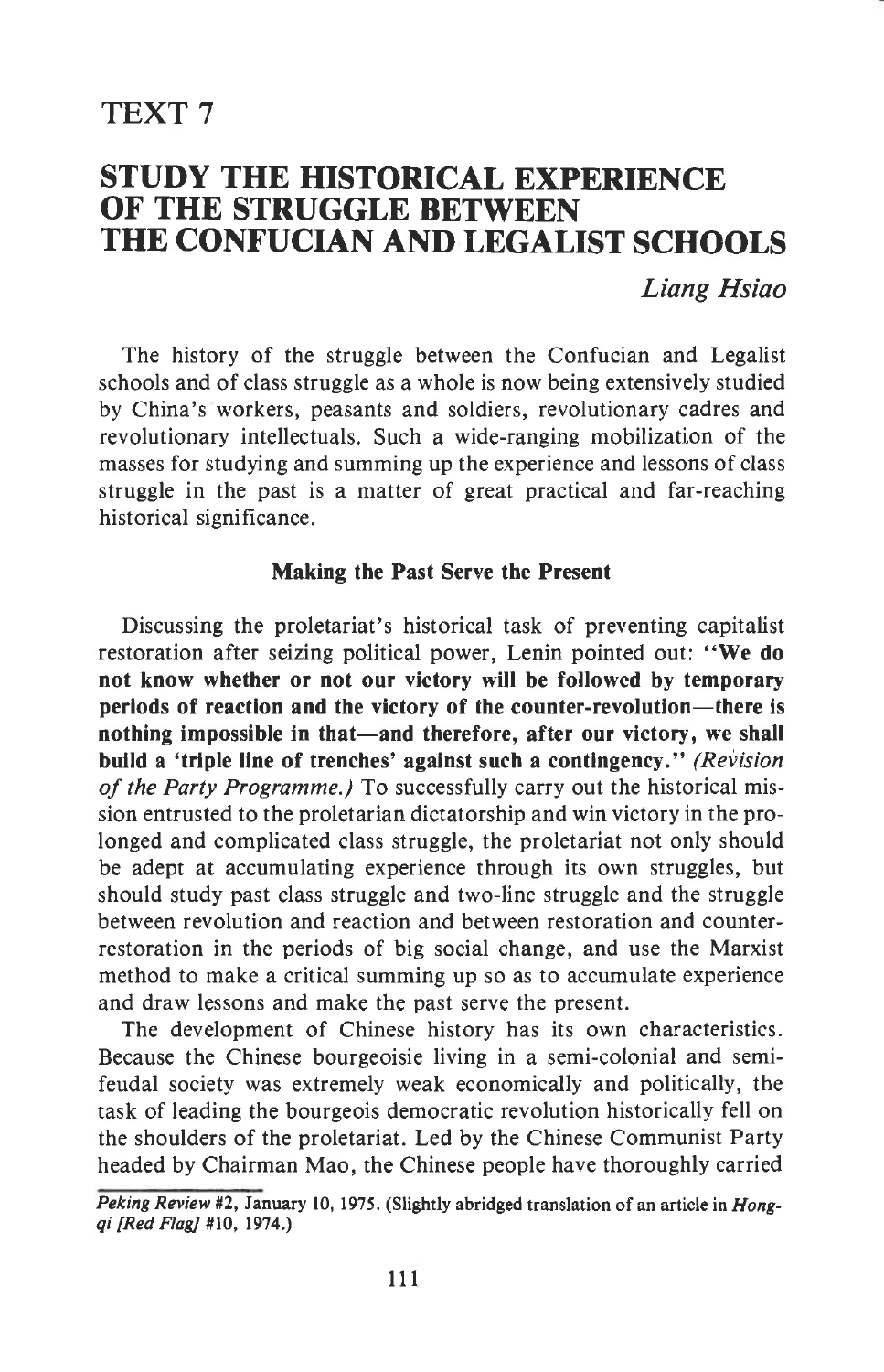out the bourgeois democratic revolution and, following this, carried on the revolution to the socialist stage and founded the dictatorship of the proletariat.

Except for the revolution led by the proletariat, only the replacement of the slave system by the feudal system actually constituted a social change in China's history which saw the dictatorship of one class replaced by that of another class in its full sense. The struggle between the Confucian and Legalist lines took place during that social change. The struggle between worshipping the Confucian school and opposing the Legalist school on the one hand and between worshipping the Legalist school and opposing the Confucian school on the other hand never ceased throughout feudal society, and this struggle still has its influence up to the present time.

All the enemies of the proletarian dictatorship have taken the doctrines of Confucius and Mencius as their tool for restoring capitalism in China. The chieftains of the opportunist lines in our Party all worshipped the Confucian school and opposed the Legalist school. The renegade and traitor Lin Piao even went so far as to call Confucius and Mencius the "former sages" and Marx and Lenin the "later sages," and did all he could to peddle the idea that "both the former and later sages follow the same principles." To adhere to Marxism and oppose revisionism, we must thoroughly criticize this reactionary view and the doctrines of Confucius and Mencius.

In the Spring and Autumn and the Warring States Periods (770-221) B.C.) when the feudal system was replacing the slave system in China, the Legalists-the political and ideological representatives of the new emerging landlord class-in the course of seizing and consolidating political power waged prolonged and sharp struggles against the declining slave-owning class and its political and ideological representatives, the Confucianists. More than 130 years had elapsed from the time Shang Yang (?-338 B.C.) carried out reforms in the State of Chin to 221 B.C. when Chin Shih Huang unified China. If we reckon from the time when the State of Lu began to collect the land tax\*, it was more than 370 years. During those centuries the newly rising landlord class seized and then lost political power many times. The unification of China by Chin Shih Huang did not spell the end of struggle. From the founding of the Chin Dynasty to the fall of the Western Han Dynasty (206 B.C.-8 A.D.), the struggle continued unabated for nearly 250 years between restoration and counter-restoration although the restorationist forces of the slave-owners were weakened step by step.

rThis refers to the system of collecting a tax based on land area first introduced in the l5th year of Duke Hsuan in the State of Lu, or 594 B.C. Its adoption signified China's transition from slavery to feudalism in land ownership.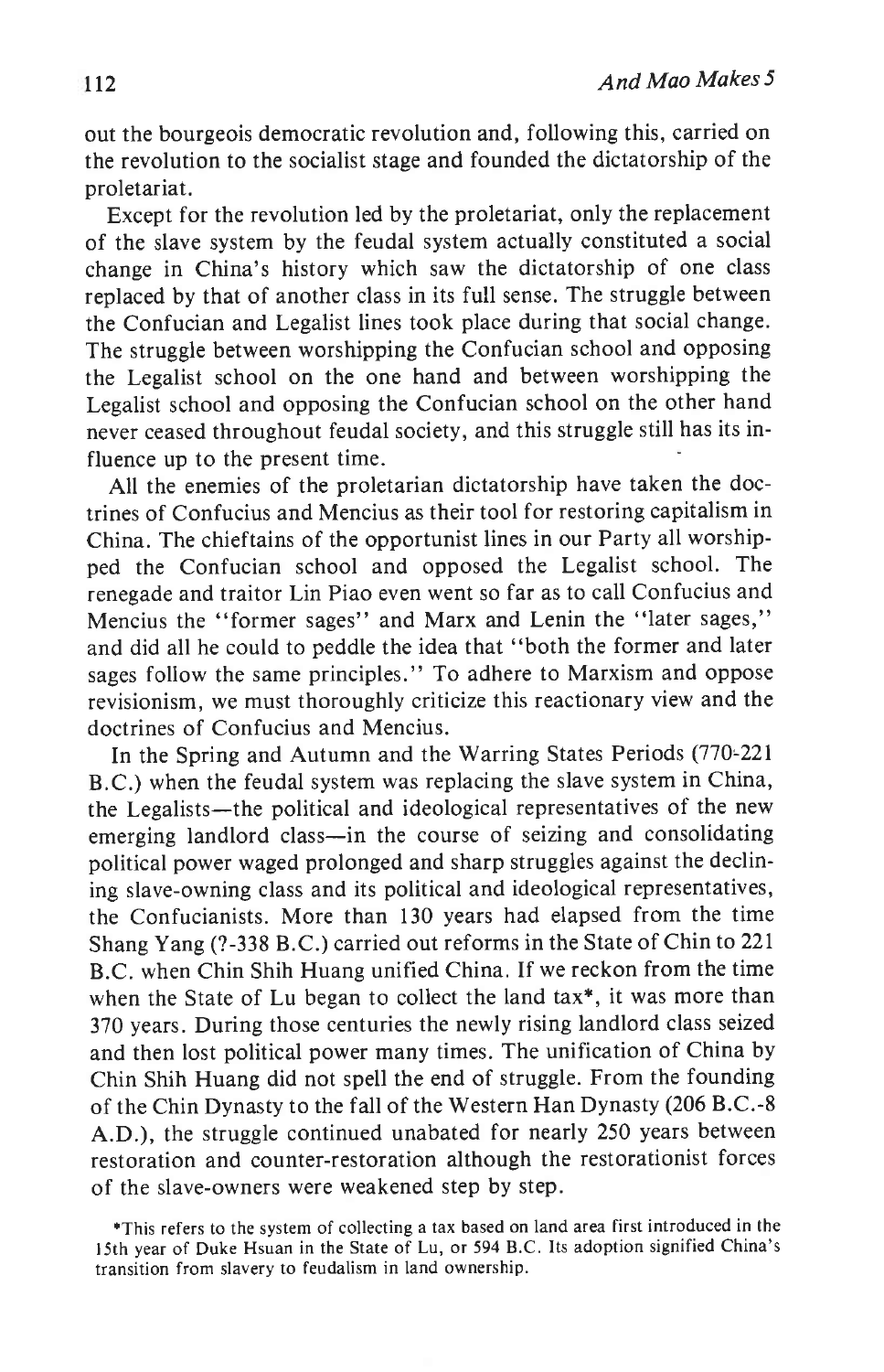The struggles between revolution and reaction and between restoration and counter-restoration in that entire era (including open and covert, bloody and bloodless, political and economic, and military and cultural struggles) have provided us with extremely rich experience and lessons in class struggle and the two-line struggle. The experience and lessons have a vivid and profound nature special to the history of Chinese society. Communists and the working masses who are making revolution in China must sum them up from the Marxist viewpoint and make them serve the current struggle in our socialist revolution and construction.

#### Putting the Line First

The history of the struggle between the Confucian and Legalist schools tells us that a correct line does not appear spontaneously but emerges and develops in the course of struggle. In a deep-going social change, the progressive class can further develop and perfect its revolutionary line and make good preparations for the next battle only through criticizing the reactionary line and trend of thinking and summing up the experiences and lessons in class struggle. The rising landlord class started its full-scale attack in the Warring States period (475-221 B.C.) and a high tide of reform swept the ducal states. The thoroughness of Shang Yang's reform shocked these states.

A sharp struggle ensued between the Confucian and Legalist'lines around the question of negating or affirming this social change. Flaunting the banner of "speaking in the interests of the people," Mencius (390-305 B.C.), a representative of the Confucian school, came out with the theory peddling "benevolent rule" in an attempt to negate and overthrow the political power of the new emerging landlord class and restore the dictatorship of the slave-owners. (See "Mencius-a Trumpeter for Restoring the Slave System," Peking Review, No. 37, 1974.) Hsun Kuang (c. 313-238 B.C.) and Han Fei (c.280-233 B.C.), representatives of the Legalist school, firmly refuted Mencius' absurd theory of "benevolent rule." They pointed out that the so-called "benevolence and righteousness" merely aimed at "deceiving and keeping the people ignorant" and was a restorationist theory opposing reform and change; they thus enthusiastically defended reform in the various states. This debate covered a wide field involving social and political questions as well as world outlook, and it helped further develop and perfect the Legalist line. Chin Shih Huang resolutely put the Legalist line into practice and founded the first unified feudal state under centralized authority. His victory over the six other states and in u rifying the country was not only a military victory but a direct result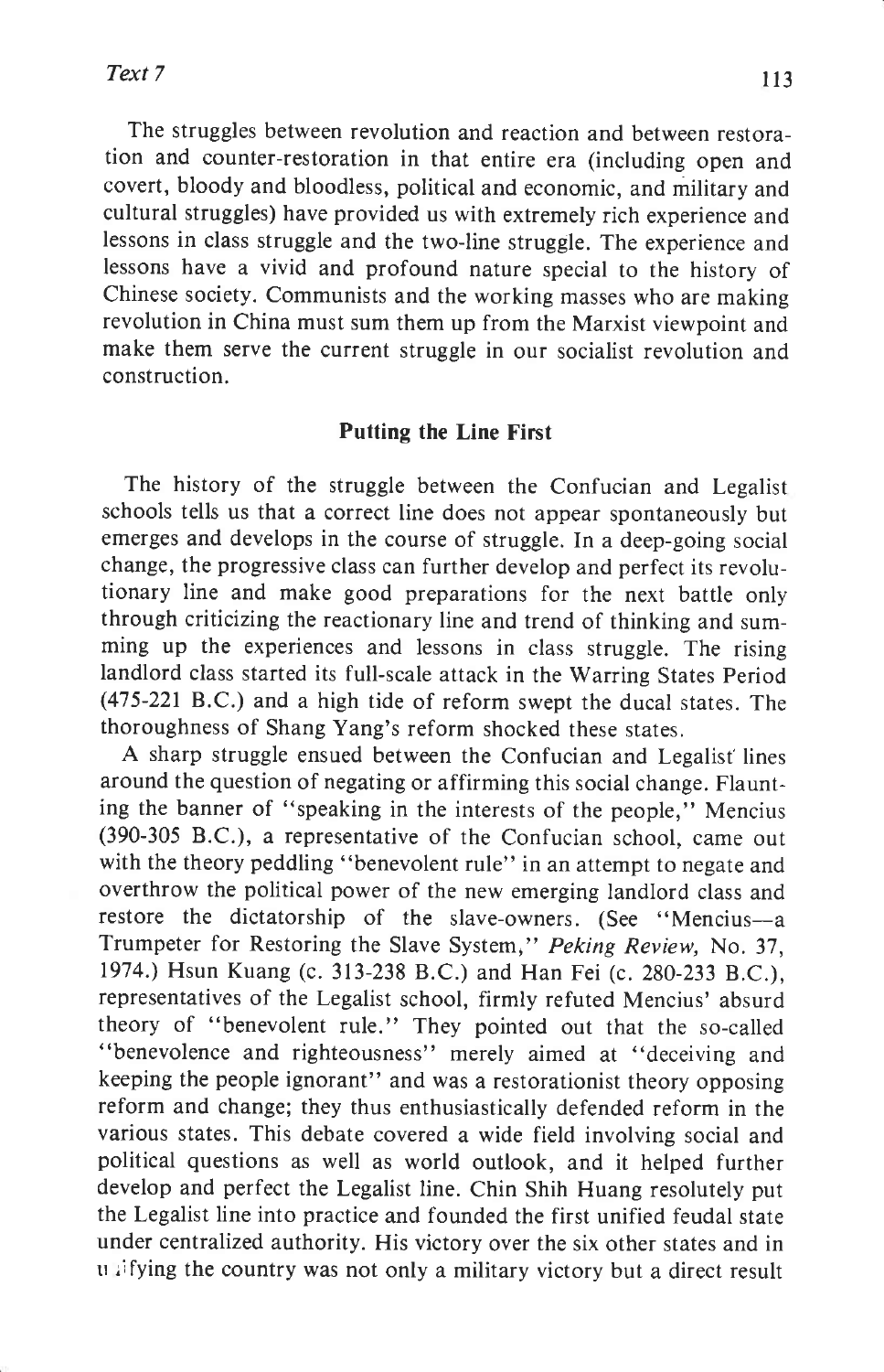of the Legalists' criticism of the Confucian doctrines in the big debate.

The struggle between restoration and counter-restoration was still very sharp after the founding of the Chin Dynasty. (See "Struggle Between Restoration and Counter-Restoration in the Course of Founding the Chin Dynasty," Peking Review, Nos. 17 and 18, 1974.) Whether the upcoming landlord class could hold political power or not hinged on whether it could guarantee the continual implementation of the Legalist line. In this respect, the Chin Dynasty had both experiences of success and lessons of failure. Not willing to quit the stage of history of its own accord, the overthrown slave-owning class attacked the present with the past and launched one attack after another against the Chin Dynasty, doing whatever it could to change Chin Shih Huang's Legalist line and subvert the dictatorship of the newly rising landlord class. Chin Shih Huang firmly adopted such revolutionary measures as "burning books and burying Confucian scholars alive" (see "Clarifying 'Burning Books and Burying Confucian Scholars Alive,' " Peking Revlew, No. 19, 1974), smashed the attacks by the slave-owners' restorationist forces, adhered to the centralized system of prefectures and counties and persisted in the Legalist line.

But, precisely as Chairman Mao has profoundly summed up, "except for the revolution which replaced primitive communes by slavery, that is, a system of non-exploitation by one of exploitation, all revolutions ended in the replacement of one system of exploitation by another, and it was neither necessary nor possible for them to do <sup>a</sup> thorough job in suppressing counter-revolutionaries." (Introductory note to "Material on the Hu Feng Counter-Revolutionary Clique.") Chin Shih Huang was no exception. When he became rather complacent about peace and order in the country, Chao Kao (?-207 B.C.), a representative of the slave-owners' restorationist forces, sneaked into the core of the Chin court under the Legalist cloak and followed the "tactics of undermining from within" against the landlord class' political power. No sooner had Chin Shih Huang died than Chao Kao launched a counter-revolutionary coup d'etat, substituted the reactionary Confucian line for the former's Legalist line, unloosed bloody class revenge against the political representatives of the landlord class and spared no effort to foster the slave-owners' restorationist forces.

The history of this period showed that after the landlord class seized political power, both the open and hidden struggles waged by the slaveowners' restorationist forces were all aimed at changing the Legalist line followed by the central authorities. Once the line was changed, the door would be open to restoration. After seizing state power, therefore, the revolutionary classes must give first place to the question of line and maintain high vigilance against the reactionary classes' intrigues and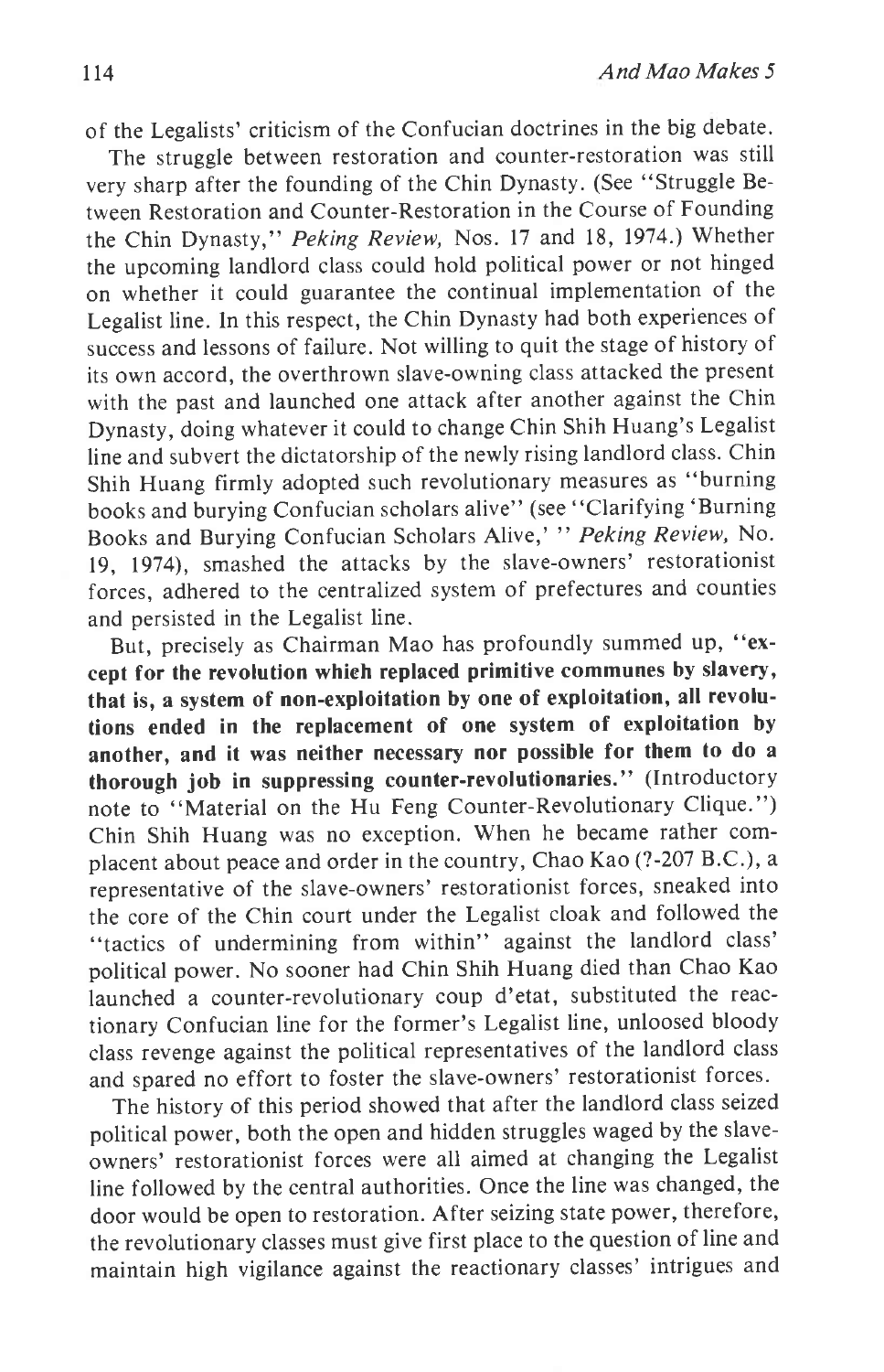conspiracies to change the revolutionary line. Bearing in mind this experience and lesson of class struggle gained from the history of the struggle between the Confucian and Legalist schools helps us understand and persist in Chairman Mao's teachings that "the correctness or incorrectness of the ideological and political line decides everything" and "practise Marxism, and not revisionism; unite, and don't split; be open and aboveboard, and don't intrigue and conspire."

#### Relying on the Masses

The statesmen of the landlord class were in a quandary after Chao Kao usurped power. But a new situation arose immediately after the outbreak of a peasant uprising. While handing out blows to the rule of the landlord class, the peasant uprising army led by Chen Sheng and Wu Kuang (see "Working People's Struggle Against Confucius in Chinese History," Peking Review, No. 13, 1974) drove Chao Kao's restorationist political power into the grave in less than three years. This proved that the ascending landlord class could not carry the struggle against restoration through to the end with its own forces. The masses of the people were the main force in fighting against restoration. As the new emerging landlord class after all was an exploiting class and constituted a minority in society, it was in an antagonistic position with regard to the masses of peasants and naturally could not really rely on the masses to struggle against restoration. This was precisely the inevitable weakness of its political power.

In summing up the historical experience of the bourgeois revolution, Engels pointed out: Even the most splendid achievements of the bourgeoisie in 17th century England and 18th century France were not made by it, but by the common masses, that is, the workers and peasants. ("Crisis" in Prussia.) Similarly, the main force against the restoration of slavery in the big social change which saw feudalism replacing slavery was also the masses of peasants and those slaves who had not yet become peasants. This was decided by their class status, because once the slave system was restored, it meant first of all the return of the peasants to the extremely miserable status of slaves again. without the forces of the masses, no revolution or counter-restorationist struggle in the past could be accomplished.

The proletarian dictatorship is the dictatorship of the overwhelming majority of people over the small number of exploiters. The proletariat can and must rely on and unite with the working people, unite with all the forces that can be united with and smash the class enemy's restorationist intrigues. Chairman Mao's theses that "direct reliance on the revolutionary masses is a basic principle of the Communist Party" and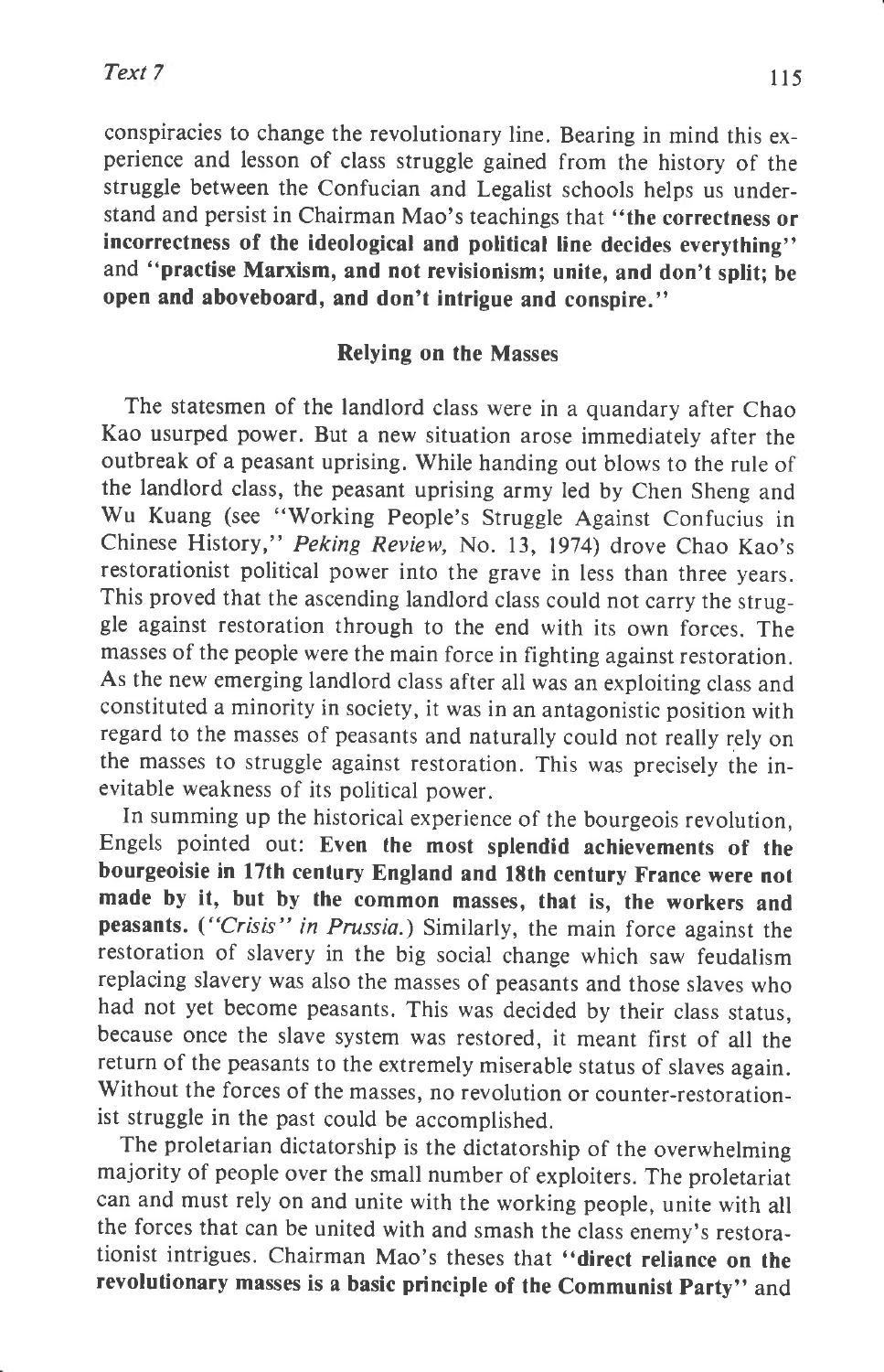"a line or a viewpoint must be explained constantly and repeatedly. It won't do to explain them only to a few people; they must be made known to the broad revolutionary masses" point out the great significance of relying on the forces of the masses and continuously consolidating the proletarian dictatorship.

#### Prolonged and Complicated Nature of Struggle

The great peasant uprising at the end of the Chin Dynasty swept away the slave-owners' restorationist forces. It was on this basis that the Western Han Dynasty of the new emerging landlord class came into being. However, the declining slave-owning class' strength was still bigger than that of the newly rising landlord class in certain fields, and the slave-owners' experience of struggle in certain respects was richer than that of statesmen of the new emerging landlord class. The slave-owners were sure to use these to pit their strength again and again against the landlord class that was coming up.

Taking advantage of the economic difficulties in the early days of the Western Han Dynasty, a group of big handicraft and commercial slaveowners hoarded goods and sent prices up, and they vied with the landlord class to seize land and labour power, undermining that feudal society's economic base. At the same time, these slave-owners colluded with conservatives in the landlord class (local forces that controlled certain places and had their own armies) to turn some areas into independent states. They gathered together a large number of Confucian scholars to create public opinion for restoration in the ideological realm and used their military forces to stage armed rebellions. They also often colluded with the slave-owning aristocrats of Hsiung Nu\* in Chinese territory in an attempt to subvert the centralized Western Han Dynasty of the landlord class by attacking it from both sides. All this made the counter-restorationist struggle in that dynasty a prolonged, complicated and arduous one. Sharp struggles were fought on these fronts in the early and middle periods of the Western Han Dynasty. The landlord class' centralized dictatorship became stable only after Emperor Ching of Han (whose name was Liu Chi and was on the throne from 156 to 141 B.C.) had put down the "rebellion of Wu, Chu and five other states" (see note on page 22 in Peking Review, No. 18, 1974) and Emperor Wu of Han (whose name was Liu Cheh and was on the throne from 140 to 87 B.C.) had launched an all-round counterattack against the slave-owning merchants and had triumphed in the war against the Hsiung Nu.

\*A nationality in the northern part of China in the Western Han Dynasty.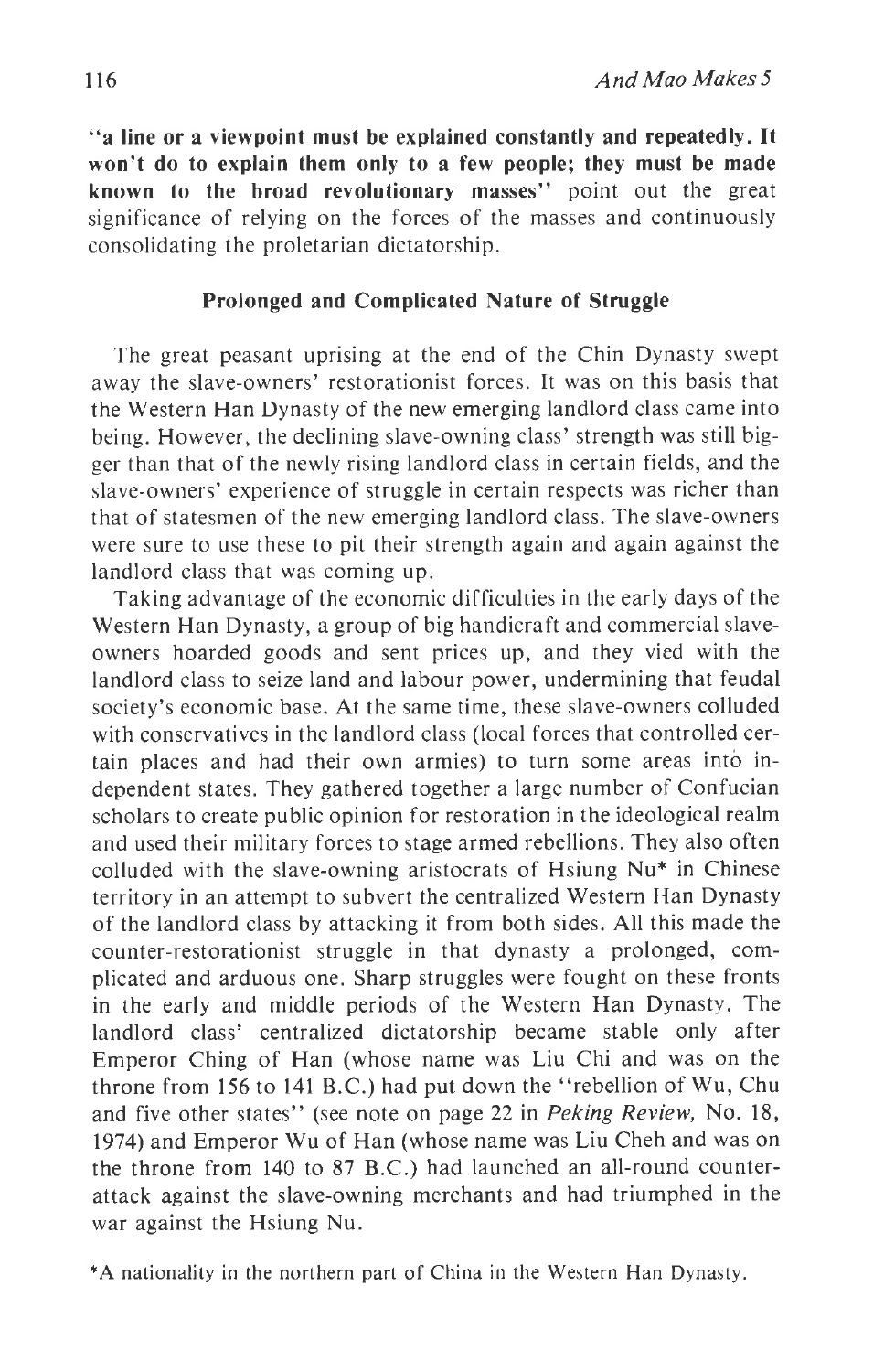This showed that even in a social change whereby one exploiting system replaced another, the struggle between restoration and counterrestoration was of long duration and complicated and took place in every single field. As long as the overthrown class has some strength, it will always attempt a restoration. This law of class struggle will never change. Chairman Mao said in 1955: "If to this day representatives of the Royalists are found in the French bourgeois National Assembly, then it is highly probable that years after the final elimination of all exploiting classes from the face of the earth, representatives of the Chiang Kai-shek dynasty will remain active here and there. The worst diehards among them will never admit defeat." (Introductory note to the "Third Batch of Material on the Hu Feng Counter-Revolutionary Clique.") In our study of the history of struggle between the Confucian and Legalist schools, we get a deeper understanding when we restudy this scientific summing up of historical experience by Chairman Mao. Never for <sup>a</sup> moment should the revolutionary classes and people forget that the enemy still exists in the world.

## Need for a Leading Group Adhering to the Correct Line

The Western Han Dynasty was able to win victories in the struggle against restoration in its early and middle periods because it persisted in the Legalist line. The implementation of this line was interrupted after the death of Chin Shih Huang. But following the death of the first ruler of the Han Dynasty Emperor Kao Tsu (whose name was Liu Pang and reigned from 206 to 195 B.C.), the Legalist line was basically upheld for 140 years by six succeeding rulers. The landlord class in these two periods was equally in the ascendant, and yet the results were different. whv?

Obviously what happened in the early and middle periods of the Western Han Dynasty was affected by the peasant war at the end of the Chin Dynasty which swept away the remnants of the slave-owning aristocrats and by the balance of class forces in the early years of the Han Dynasty. At the same time, it could not be denied that the longterm preservation of a Legalist leading group in the central political power of the Western Han Dynasty also played an important part. From the overthrow of the Chin Dynasty, Liu Pang came to understand the central leading group's extreme importance. He held fast to the Legalist line of selecting officials in the course of struggle. After his death, Queen Lu, Emperor Wen and several succeeding emperors continued to follow Liu Pan's Legalist line; they set great store by the opinions of such Legalists as Chao Tso (200-154 B.C.), Chang Tang (?-115) B.C.) and Sang Hung-yang (152-80 B.C.) and put them in important

ł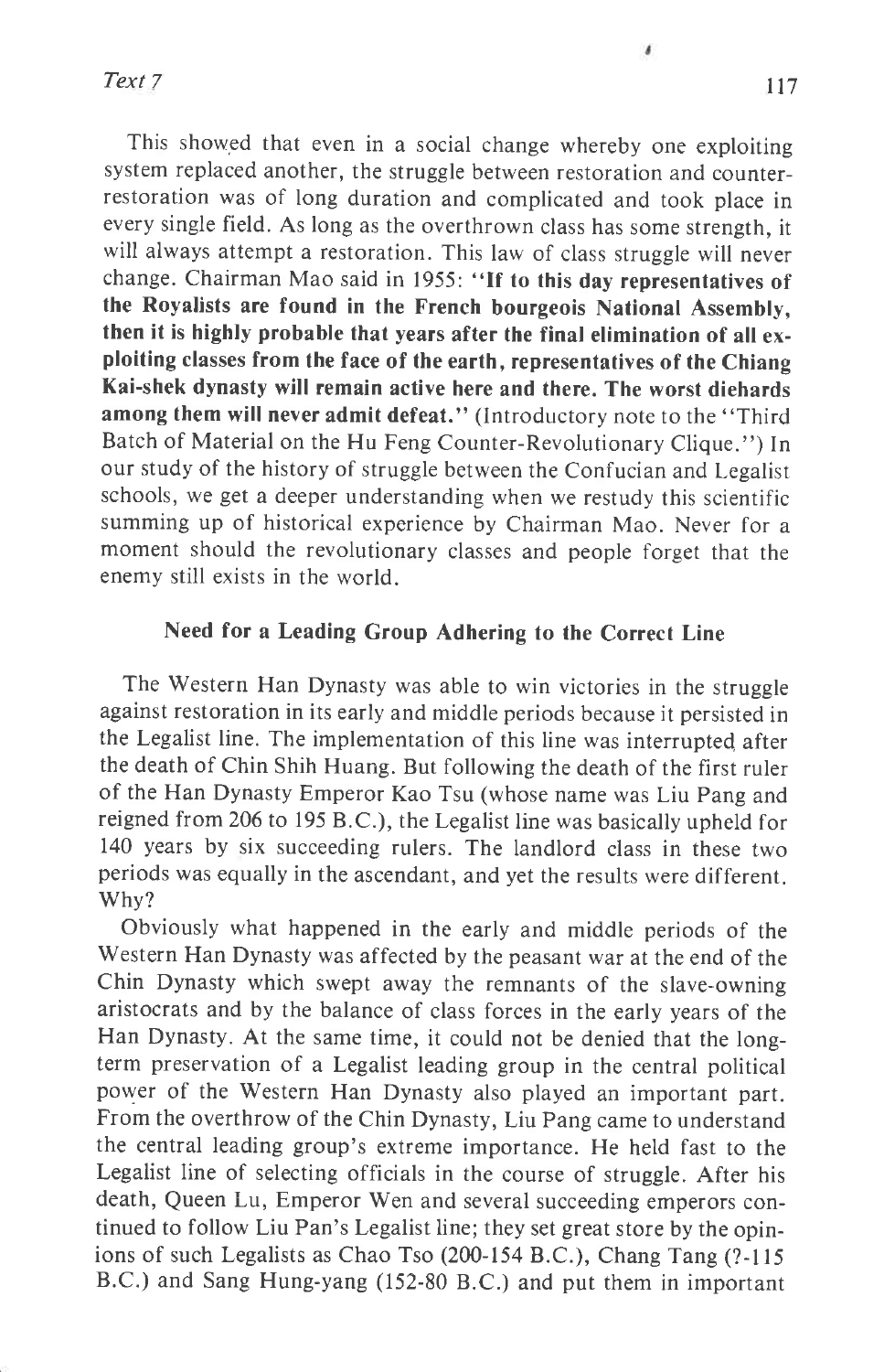posts in the central government. Adherence to the Legalist line was ensured because of the existence of such a leading group which continued to carry out the Legalist line. So even when armed rebellions broke out, they were promptly quelled.

This was the specific reason why the slave-owners' restorationist forces considered the Legalist leading group in the central organ their biggest obstacle in the way of restoration. Liu Pi (215-154 B.C.), who was prince of Wu and a nephew of Liu Pang and one of the princes in the early years of the Han Dynasty, put forth the counter-revolutionary strategy of "cleaning up those around the emperor" which, under the facade of supporting the central authorities, aimed at removing the policy-making Legalists in the central organ and putting an end to the Legalist leading group at the central level, thereby basically changing the Legalist line in the political power of the Western Han Dynasty as <sup>a</sup> whole.

After summing up this important experience in the history of struggle between the Confucian and Legalist schools, Chairman Mao pointed out: "Ever since Liu Pi, Prince of Wu of the Han Dynasiy, invented the well-known strategy of cleaning up those around the emperor by a request to kill Chao Tso (chief brain-truster of Emperor Ching), many careerists have regarded it as invaluable, and the Hu Feng clique has inherited this legacy, too." Under the dictatorship of the proletariat, those bourgeois representatives who have wormed their way into the Party often will adopt this counter-revolutionary strategy of "cleaning up those around the emperor" in order to bring about a fundamental change in the Party's basic line. In his *Outline of Project "571*," didn't the counter-revolutionary careerist and conspirator Lin Piao rave about flaunting the revolutionary banner to attack the revolutionary forces that persevered in Chairman Mao's correct line? "As members of <sup>a</sup> revolutionary party, we must get to know these tricks of theirs and study their tactics so that we can defeat them." (Introductory note to the "Third Batch of Material on the Hu Feng Counter-Revolutionary Clique.") We must be adept at detecting these careerists, conspirators and double-dealers and ensure that the Party and state leadership be always in the hands of the Marxist revolutionaries.

#### Persist in Continuing the Revolution

The feudal rulers carried out the Legalist line up to the end of the middle period of the Western Han Dynasty. In its struggle against restoration, the landlord class, however, aimed only at maintaining feudal rule and could not raise new revolutionary tasks for itself. After succeeding Hsiao Ho (?-193 B.C.) as prime minister in the early years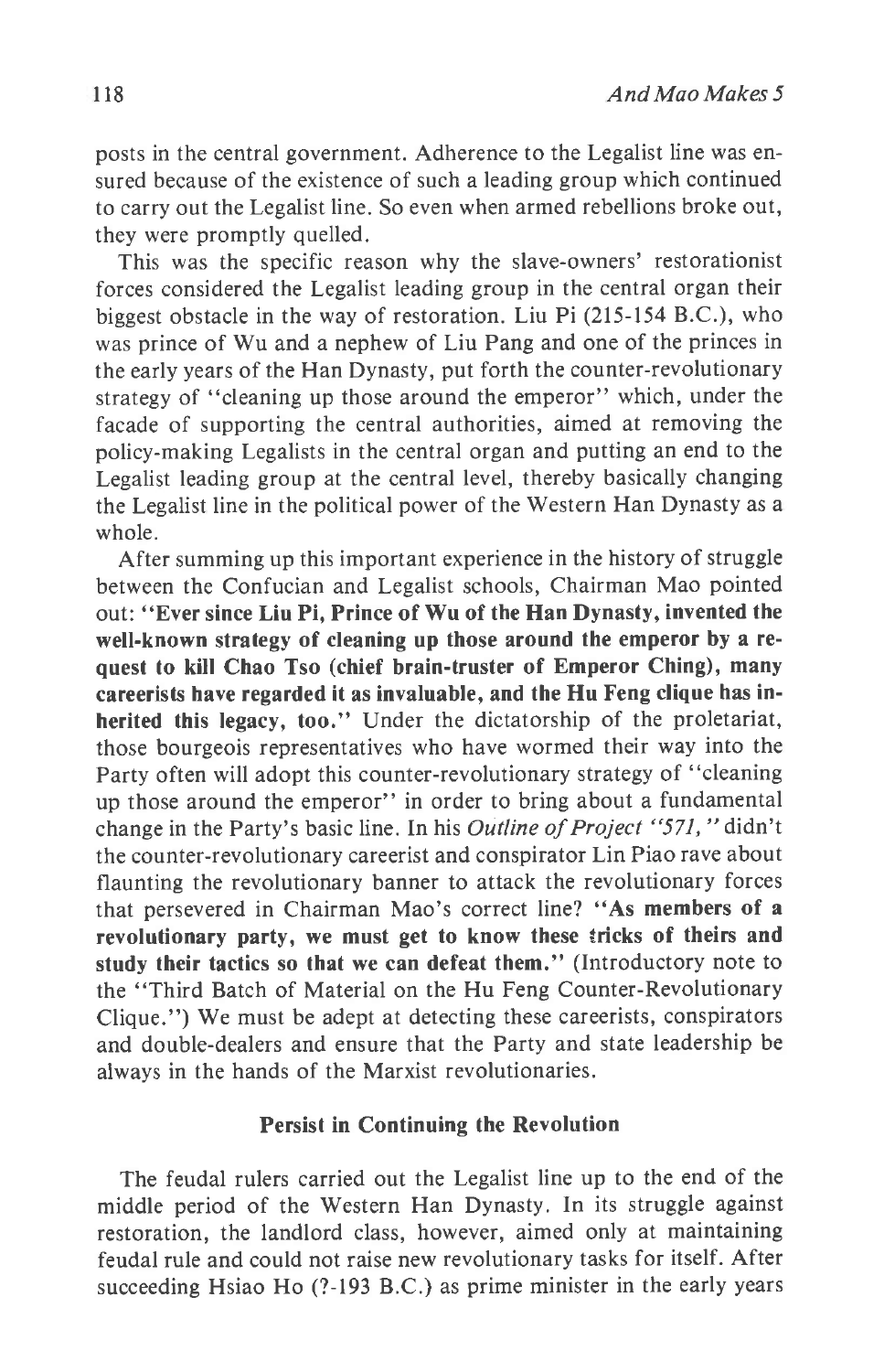of the Han Dynasty, Tsao Tsan (?-190 B.C.) told Emperor Hui: "Emperor Kao Ti [Liu Pang] and Hsiao Ho have brought stability to the country and made laws clearly known to the people; now your Majesty should just take the reins and Tsan and others should hold our posts by following what already has been established without change. Isn't this all right?" This typical case showed that though the landlord class at that time still adhered to the Legalist line, it lacked the clear-cut revolutionary spirit of the Legalists in the stormy periods of class struggle. Its revolutionary vigour and strength were gradually declining.

With the gradual disappearance of the danger of restoration of slavery after the Western Han Dynasty, the contradiction between the Iandlords and peasants daily grew sharper and the landlord class was being transformed from a real tiger to a paper tiger. The landlord class began to detest the Legalist ideas and found that the somewhat modified confucian ideas suited its needs. This transformation was the inevitable historical destiny of an exploiting class.

However, the proletariat is different; it is most thoroughly revolutionary and its final goal is to wipe out classes and realize communism. Therefore, it persists in continuing the revolution under the dictatorship of the proletariat. Precisely as Lenin pointed out: "Our 'guarantee against restoration' was the complete fulfillment of the revolution." (Report on the Unity Congress of the R.S.D.L.P.) Chairman Mao also pointed out: The new socialist system can be "consolidated step by step" only in the course of socialist revolution. "To achieve its ultimate consolidation, it is necessary not only to bring about the socialist industrialization of the country and persevere in the socialist revolution on the economic front, but to carry on constant and arduous socialist revolutionary struggles and socialist education on the political and ideological fronts." (Speech at the Chinese Communist Party's National Conference on Propaganda Work.) This tells us that only by persevering in long-term socialist revolution and socialist education in the political, ideological and economic fields can the proletariat that has seized political power prevent capitalist restoration and fulfil the historical task of proletarian dictatorship.

The class basis of the struggle between the Confucian and Legalist schools changed in the middle and later periods of feudal society. The Confucian doctrines became the dominant ideology of the landlord class while the Legalists ceased to represent the newly rising class and became reformers in the landlord class. In view of the serious social and national crises at different times, they did come out with various proposals for reform which, for instance, stressed unity and waging wars of resistance and opposed splits and capitulation. Their proposals and exposure and criticism of the doctrines of Confucius and Mencius were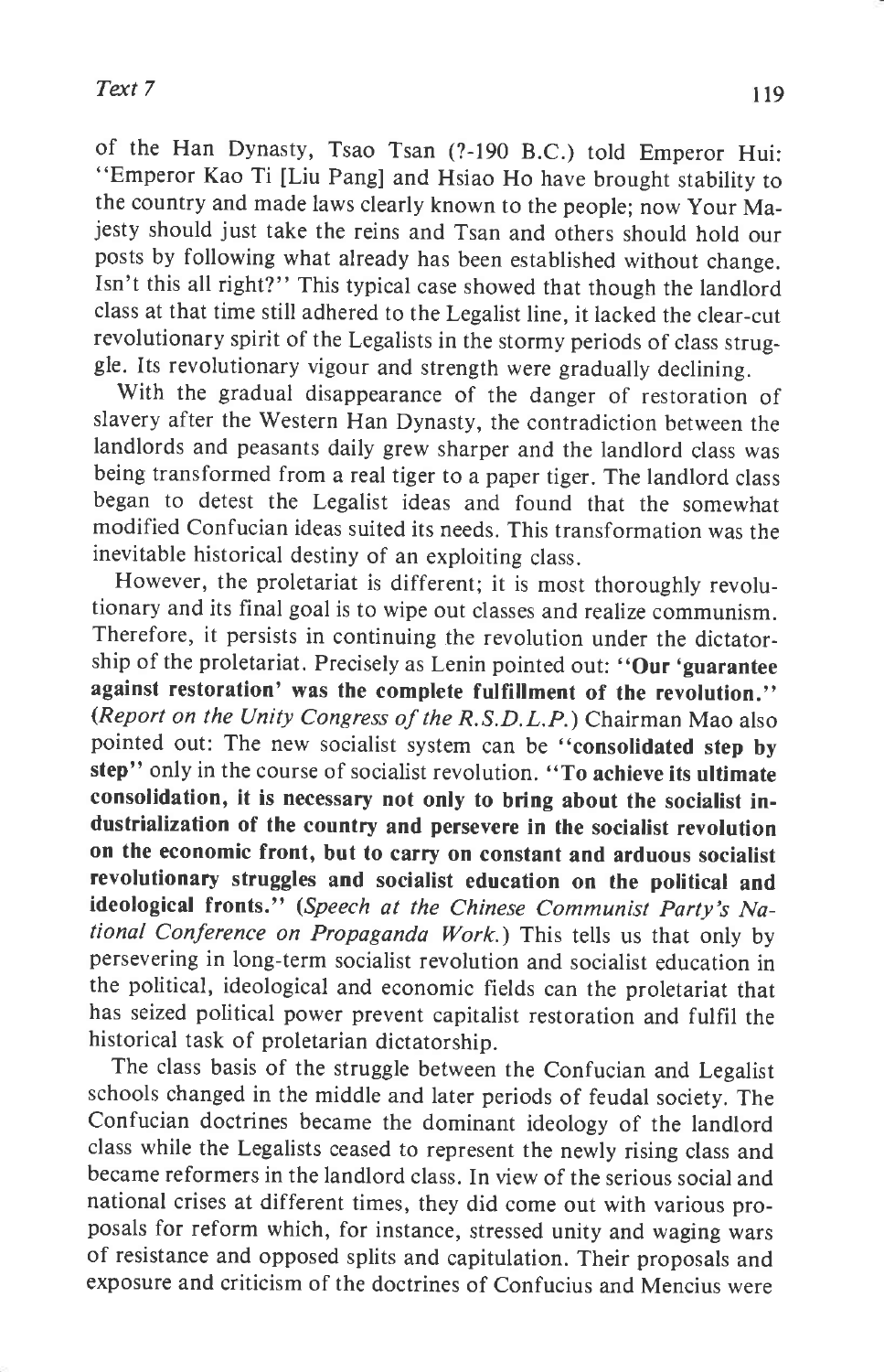beneficial to the development of the social productive forces, culture and science and the country's unity and independence, and were therefore progressive in nature. However, it was impossible for the Legalists to solve the daily sharpening basic contradiction in feudal society and find a way out for the feudal system. Although they criticized the doctrines of Confucius and Mencius in varying degrees, they were unwilling to or dared not make a radical rupture with these doctrines and, moreover, they dared not openly raise the Legalist banner. They carried on the struggle, but they no longer had full confidence in the future as the Legalists before the Western Han Dynasty had.

Because the Confucianists became increasingly dominant in feudal society, the Legalists were more and more oppressed, attacked and persecuted by them. This was more so the case after the Sung Dynasty (960-1279). Any minimal reform was regarded as a calamity and struck fear into the feudal rulers who immediately strangled it; any new idea was regarded as heresy by the feudal rulers who would stamp it out by every means. The struggle between the Confucian and Legalist schools throughout feudal society shows that the trend of thinking in China which worships the Confucian school and opposes the Legalist school represents the interests of the most reactionary and darkest forces and ahvays hinders social change and social progress. Unless great efforts are made to criticize this reactionary trend of thinking, revolution cannot advance and society cannot move forward.

## Purpose of Studying the Struggle Between The Confucian and Legalist Schools

Going with the tide of historical development, the Legalists of the past played a progressive role to a certain extent in different periods and under various conditions. But it was impossible for them to grasp consciously the objective law of historical development and understand the great role of the people in making history. Guided by the Marxist world outlook, the proletariat is able to understand and consciously grasp the objective law of historical development and carry out thoroughgoing revolution. The basic line of our Party formulated by chairman Mao for the entire historical period of socialism is the scientific expression of the objective law of class struggle in the period of socialism. Although the task of struggle is arduous and the road of struggle tortuous, the future is bright. The replacement of the bourgeois dictatorship by the proletarian dictatorship and the supersession of capitalism by socialism is the inevitable law of historical development and cannot be changed by any force in the world.

By applying Marxism in studying the historical experience of the